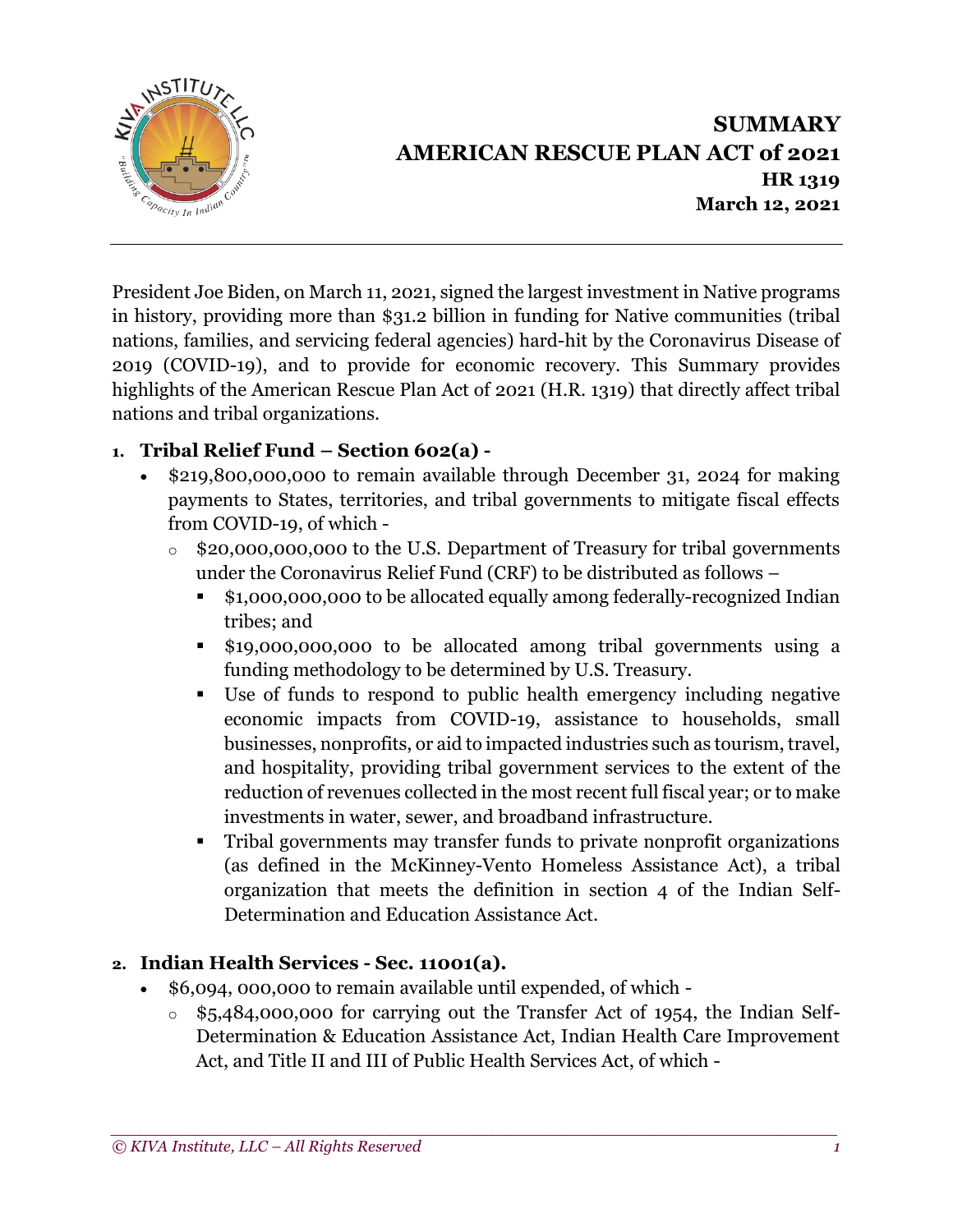- \$2,000,000,000 for lost reimbursements under the Indian Health Care Improvement Act third party billing.
- \$5,000,000 for clinical health services & Purchased/Referred Care.
- \$140,000,000 for information technology and IHS electronic health records system.
- \$84,000,000 for Urban Indian health programs.
- \$600,000,000 for COVID-19 distributing and tracking vaccines.
- \$1,500,000,000 for detection, diagnosis, tracing, monitoring COVID-19 infections; mitigation spread of COVID-19 and related activities.
- \$240,000,000 to expand & sustain public health workforce to respond to COVID-19.
- \$420,000,000 for mental health and substance abuse prevention.
- \$600,000,000 for lease, purchase, construction, renovation, renovation, or equipping health facilities to respond to COVID-19.
- \$10,000,000 to provide for potable water delivery.
- Amounts specified above are to be made available to restore funds that were incurred to prevent, prepare for, and respond to COVID-19 since the declaration of the public emergency (January 31, 2020).
- Funds made available to tribal nations and tribal organizations under Indian Self-Determination & Education Assistance Act are one-time funds; and are not part of the recurring funds under section 106 of Pub. L. 93-638; and shall only be used for the stated purposes under this Act.

### **3. Bureau of Indian Affairs – Section 11002(a).**

- \$900,000,000 to remain available until expended, of which
	- o \$100,000,000 for tribal housing improvements.
	- o \$772,500,000 for tribal government services, public safety and justice, social services, child welfare assistance, and other related expenses.
	- o \$7,500,000 for related federal administrative costs and oversight.
	- o \$20,000,000 for potable water delivery.
- Funds made available for tribal governments as specified above shall be excluded from calculation of funds received by tribal governments that participate in the Small and Needy program.
- Funds made available to tribal nations and tribal organizations under Indian Self-Determination & Education Assistance Act are one-time funds; and are not part of the recurring funds under section 106 of Pub. L. 93-638; and shall only be used for the stated purposes under this Act.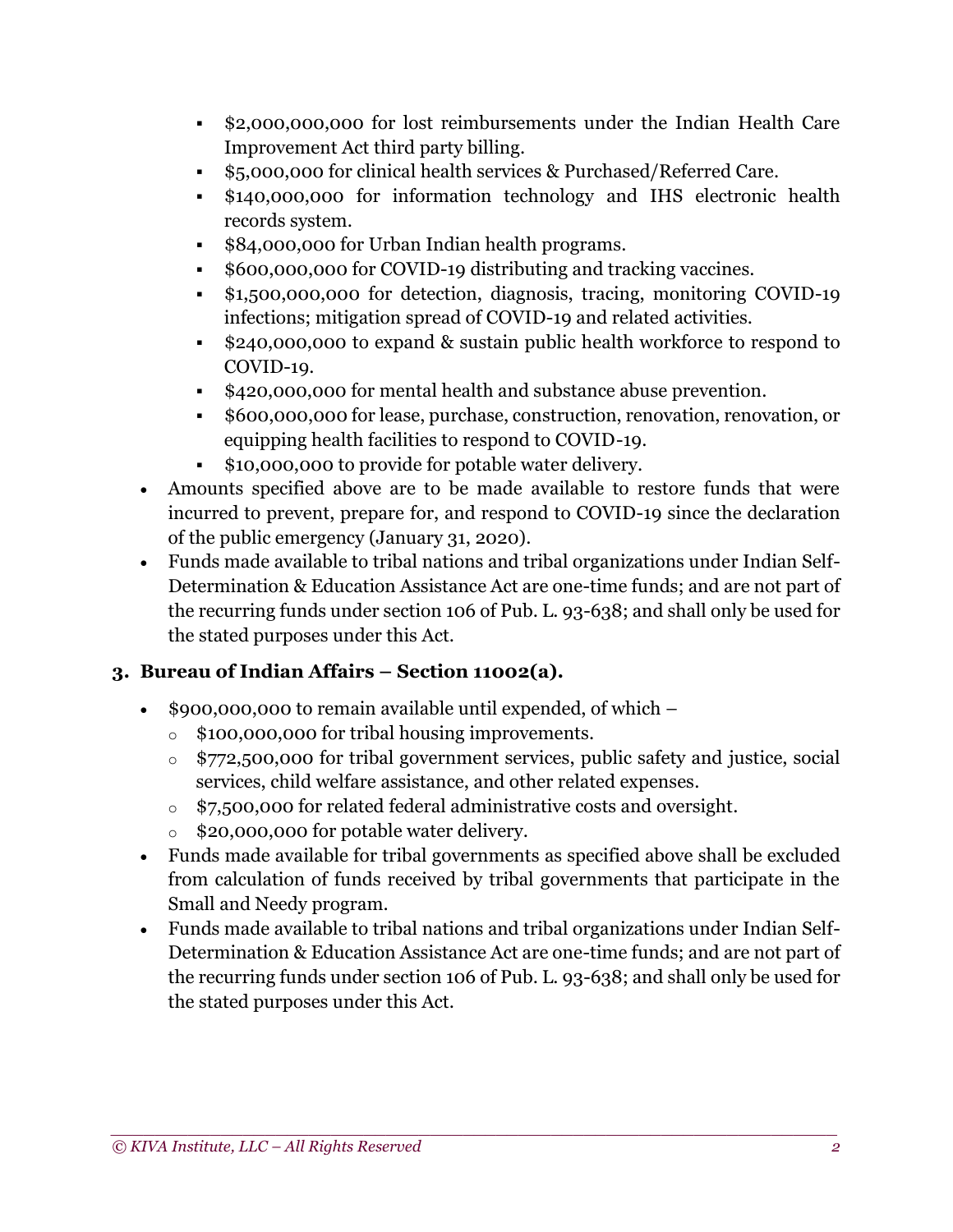#### **4. Housing Assistance and Supportive Services – Section 11003(a).**

- \$750,000,000 to remain available until September 30, 2025, under Title I and VIII of Native American Housing Assistance and Self-Determination Act (NAHASDA) of 1996; and Housing and Community Development Act of 1974, of which –
	- o \$455,000,000 for Native American Housing Block Grants and Native Hawaiian Housing Block Grant programs.
		- \$450,000,000 for grants under Title I of NAHASDA using the fiscal year 2021 funding formula.
		- \$5,000,000 for grants under Title VIII of NAHASDA for Native Hawaiians.
		- Funds made available as provided above are available for use during the period the program is impacted by COVID-19 and may be used to provide rental assistance for Native Hawaiians on and off Native Hawaiian homelands.
	- o \$280,000,000 for Indian Community Development Block Grants under Title I of the Housing and Community Development Act of 1974, subject to –
		- Funds to be used for emergencies that constitute imminent threats to health and safety related to COVID-19.
		- Funds not to exceed 20 percent of any grant made with funds under this section to be used for planning, management, and administration.
		- Funds to be used for necessary costs for COVID-19 related purposes incurred after January 21, 2020.
		- Indian tribes may use up to 100 percent of any grant from amounts made available under this section for COVID-19 related expenses.
		- \$10,000,000 to be used for technical assistance to Indian tribes, Indian housing authorities, tribal designated housing entities, and recipients under Title VIII of NAHASDA.
		- \$5,000,000 for administrative costs to oversee and administer this section including information technology and financial reporting.

## **5. Preservation and Maintenance of Native American Languages – Section 11004(a) –**

• \$20,000,000 to remain available until expended to carry out section 803(g) of the Native American Programs Act of 1974 for emergency grants to eligible recipients for Native American Language Preservation and Maintenance programs to ensure the survival and continuing vitality of Native American languages during and after COVID-19 pandemic.

## **6. Bureau of Indian Education – Section 11005(a) –**

• \$850,000,000 to remain available until expended for BIE funded or operated programs and activities, for BIE-funded schools (K-12 schools and dormitories), tribal colleges and tribal universities.